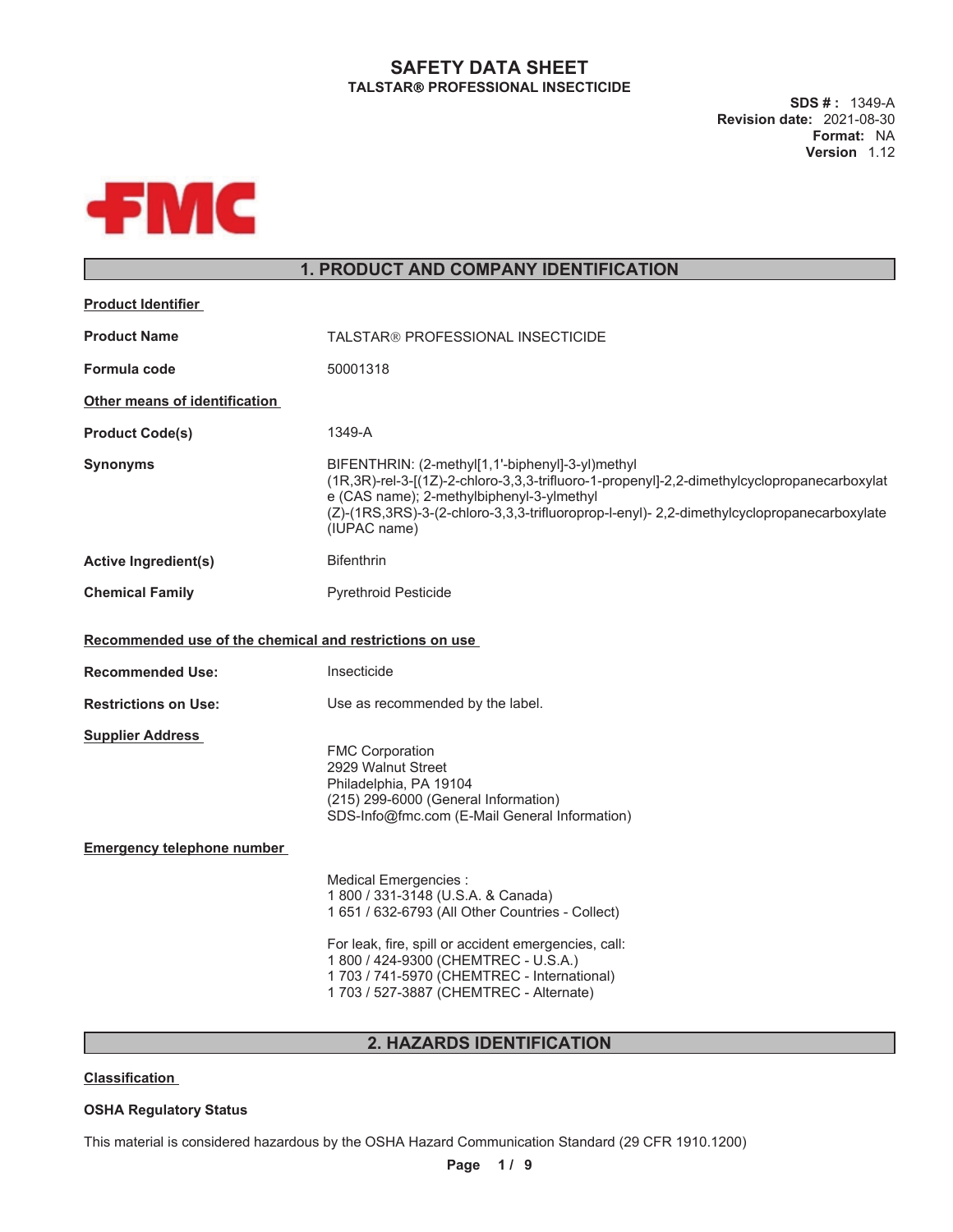| Acute toxicity - Oral                              | ICategory 4           |
|----------------------------------------------------|-----------------------|
| Acute toxicity - Inhalation (Dusts/Mists)          | Category 4            |
| Carcinogenicity                                    | Category 2            |
| Specific target organ toxicity (single exposure)   | Category <sup>2</sup> |
| Specific target organ toxicity (repeated exposure) | Category              |

### **GHS Label elements, including precautionary statements**

### **EMERGENCY OVERVIEW**

| <b>Danger</b>                                                                                                                                                              |
|----------------------------------------------------------------------------------------------------------------------------------------------------------------------------|
| <b>Hazard Statements</b><br>H302 - Harmful if swallowed                                                                                                                    |
| H332 - Harmful if inhaled<br>H351 - Suspected of causing cancer<br>H370 - Causes damage to organs<br>H372 - Causes damage to organs through prolonged or repeated exposure |
|                                                                                                                                                                            |
|                                                                                                                                                                            |

### **Precautionary Statements - Prevention**

P202 - Do not handle until all safety precautions have been read and understood

P264 - Wash face, hands and any exposed skin thoroughly after handling

P270 - Do not eat, drink or smoke when using this product

P260 - Do not breathe dust/fume/gas/mist/vapors/spray

P280 - Wear protective gloves/protective clothing/eye protection/face protection

### **Precautionary Statements - Response**

P308 + P311 - If exposed or concerned: Call a POISON CENTER or doctor P304 + P340 - IF INHALED: Remove person to fresh air and keep comfortable for breathing P312 - Call a POISON CENTER or doctor if you feel unwell P301 + P312 - IF SWALLOWED: Call a POISON CENTER or doctor if you feel unwell P330 - Rinse mouth

### **Precautionary Statements - Storage**

P405 - Store locked up

### **Precautionary Statements - Disposal**

P501 - Dispose of contents/container to an approved waste disposal plant

# **Hazards not otherwise classified (HNOC)**

No hazards not otherwise classified were identified.

### **Other Information**

Very toxic to aquatic life with long lasting effects.

# **3. COMPOSITION/INFORMATION ON INGREDIENTS**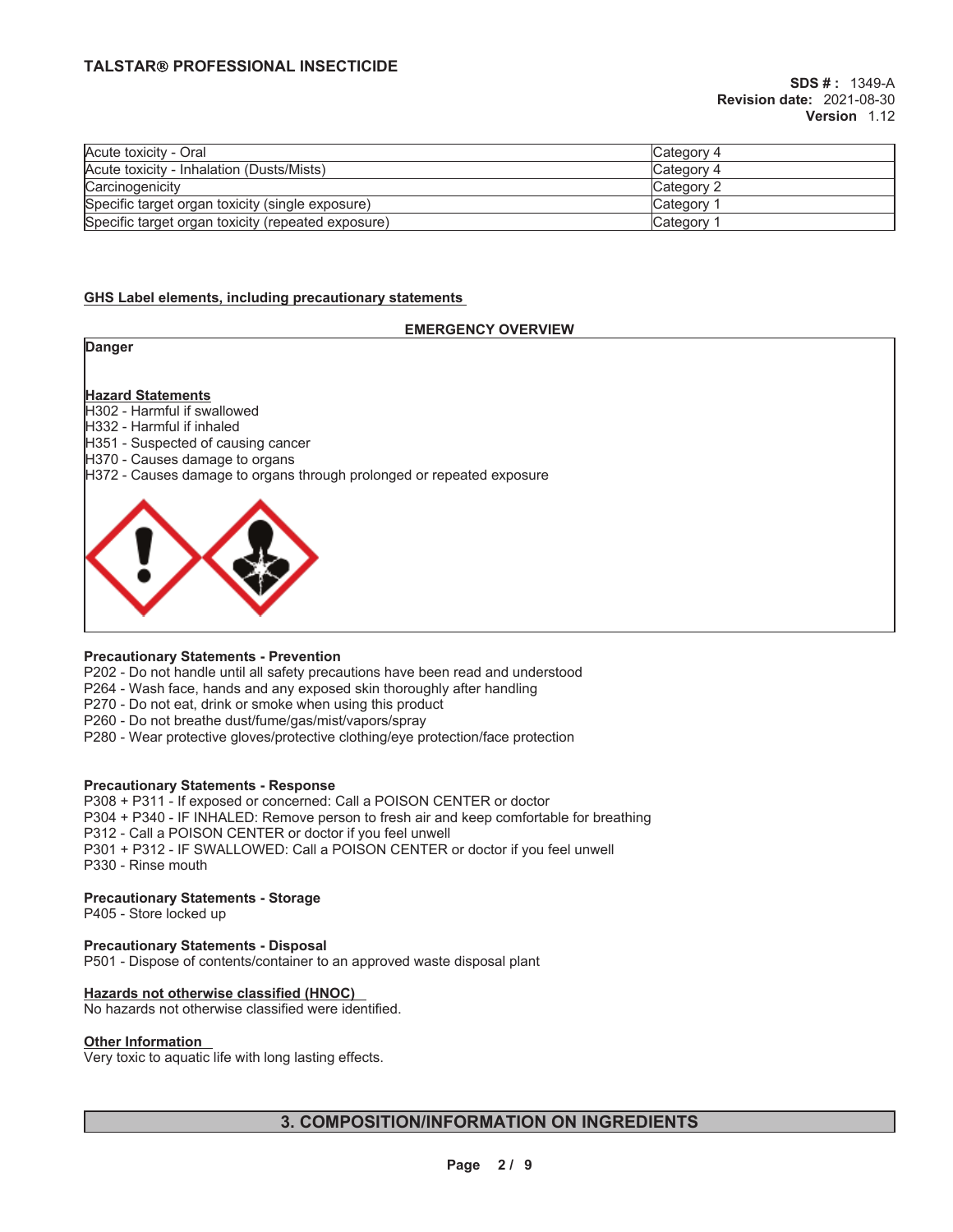**Chemical Family Pyrethroid Pesticide.** 

| Chemical name     | <b>CAS-No</b>            | Weight %<br>-70                            |
|-------------------|--------------------------|--------------------------------------------|
| <b>Bifenthrin</b> | 82657-04-3<br>8∠657      | ت. ا                                       |
| Propylene givcol  | $- - -$<br>--<br>57-55-t | <20<br>or<br>$\overline{\phantom{0}}$<br>- |

Synonyms are provided in Section 1.

| <b>4. FIRST AID MEASURES</b>                                                                               |                                                                                                                                                                                                                                                                               |  |
|------------------------------------------------------------------------------------------------------------|-------------------------------------------------------------------------------------------------------------------------------------------------------------------------------------------------------------------------------------------------------------------------------|--|
| <b>Eye Contact</b>                                                                                         | Hold eyes open and rinse slowly and gently with water for 15 to 20 minutes. Remove<br>contact lenses, if present, after the first 5 minutes, then continue rinsing eye. Call a poison<br>control center or doctor for further treatment advice.                               |  |
| <b>Skin Contact</b>                                                                                        | Take off contaminated clothing. Rinse skin immediately with plenty of water for 15-20<br>minutes. Call a poison control center or doctor for further treatment advice.                                                                                                        |  |
| <b>Inhalation</b>                                                                                          | Move to fresh air. If person is not breathing, call 911 or an ambulance, then give artificial<br>respiration, preferably mouth-to-mouth if possible. Call a poison control center or doctor for<br>further treatment advice.                                                  |  |
| Ingestion                                                                                                  | Call a poison control center or doctor immediately for treatment advice. Have person sip a<br>glass of water if able to swallow. Do not induce vomiting unless told to do so by a poison<br>control center or doctor. Do not give anything by mouth to an unconscious person. |  |
| Most important symptoms and<br>effects, both acute and delayed                                             | Central nervous system effects.                                                                                                                                                                                                                                               |  |
| Indication of immediate medical<br>attention and special treatment<br>needed, if necessary                 | Treat symptomatically. This product is a pyrethroid. If large amounts have been ingested,<br>the stomach and intestines should be evacuated. Treatment is symptomatic and supportive.<br>Digestible fats, oils, or alcohol may increase absorption and so should be avoided.  |  |
|                                                                                                            | <b>5. FIRE-FIGHTING MEASURES</b>                                                                                                                                                                                                                                              |  |
| <b>Suitable Extinguishing Media</b>                                                                        | Use extinguishing measures that are appropriate to local circumstances and the<br>surrounding environment.                                                                                                                                                                    |  |
| <b>Small Fire</b>                                                                                          | Dry chemical. Carbon dioxide (CO2).                                                                                                                                                                                                                                           |  |
| <b>Large Fire</b>                                                                                          | Water spray. Foam.                                                                                                                                                                                                                                                            |  |
| Unsuitable extinguishing media                                                                             | Avoid heavy hose streams.                                                                                                                                                                                                                                                     |  |
| <b>Specific Hazards Arising from the</b><br><b>Chemical</b>                                                | None known                                                                                                                                                                                                                                                                    |  |
| <b>Explosion data</b><br><b>Sensitivity to Mechanical Impact</b><br><b>Sensitivity to Static Discharge</b> | No information available.<br>No information available.                                                                                                                                                                                                                        |  |
| Protective equipment and<br>precautions for firefighters                                                   | As in any fire, wear self-contained breathing apparatus and full protective gear.                                                                                                                                                                                             |  |
|                                                                                                            | <b>6. ACCIDENTAL RELEASE MEASURES</b>                                                                                                                                                                                                                                         |  |
| <b>Personal Precautions</b>                                                                                | Isolate and post spill area. Wear suitable protective clothing, gloves and eye/face<br>protection. For personal protection see section 8.                                                                                                                                     |  |
| <b>Other</b>                                                                                               | For further clean-up instructions, call FMC Emergency Hotline number listed in Section 1<br>"Product and Company Identification" above.                                                                                                                                       |  |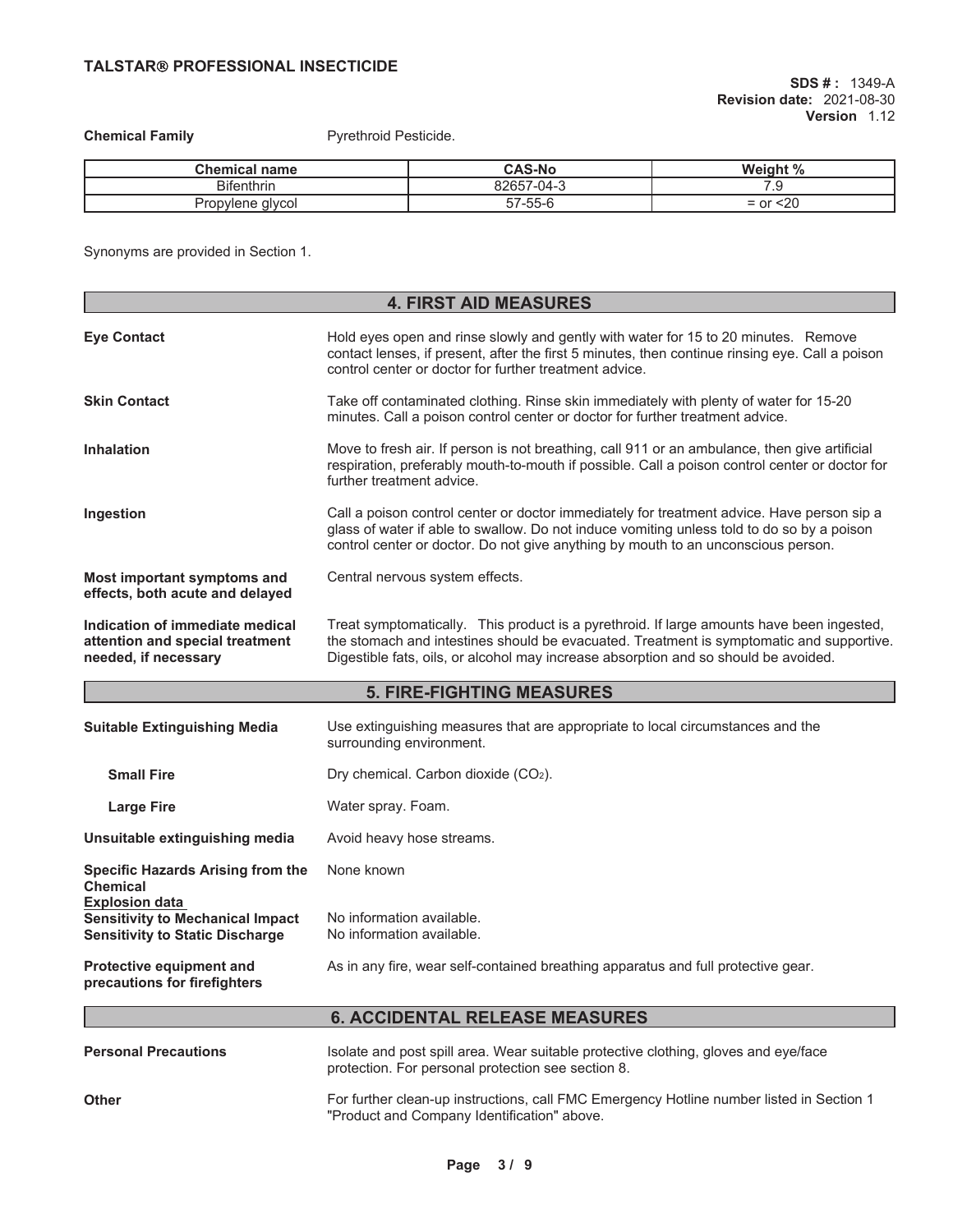**SDS # :** 1349-A **Revision date:** 2021-08-30 **Version** 1.12

| <b>Environmental Precautions</b>                | Keep people and animals away from and upwind of spill/leak. Keep material out of lakes,<br>streams, ponds, and sewer drains.                                                                                                                                |  |  |
|-------------------------------------------------|-------------------------------------------------------------------------------------------------------------------------------------------------------------------------------------------------------------------------------------------------------------|--|--|
| <b>Methods for Containment</b>                  | Dike to prevent runoff. Absorb with earth, sand or other non-combustible material and<br>transfer to containers for later disposal.                                                                                                                         |  |  |
| Methods for cleaning up                         | Clean and neutralize spill area, tools and equipment by washing with water and soap.<br>Absorb rinsate and add to the collected waste. Waste must be classified and labeled prior<br>to recycling or disposal. Dispose of waste as indicated in Section 13. |  |  |
|                                                 | <b>7. HANDLING AND STORAGE</b>                                                                                                                                                                                                                              |  |  |
| <b>Handling</b>                                 | Do not contaminate other pesticides, fertilizers, water, food, or feed by storage or disposal.                                                                                                                                                              |  |  |
| <b>Storage</b>                                  | Keep in a dry, cool and well-ventilated place. Keep away from open flames, hot surfaces<br>and sources of ignition. Keep out of reach of children and animals. Store in original<br>container.                                                              |  |  |
| <b>Packaging material</b>                       | Must only be kept in original packaging.                                                                                                                                                                                                                    |  |  |
| Incompatible products                           | None known                                                                                                                                                                                                                                                  |  |  |
| <b>8. EXPOSURE CONTROLS/PERSONAL PROTECTION</b> |                                                                                                                                                                                                                                                             |  |  |

**Control parameters**

| <b>Chemical name</b> | <b>British Columbia</b>  | <b>Quebec</b> | <b>Ontario TWAEV</b>                            | <b>Alberta</b> |
|----------------------|--------------------------|---------------|-------------------------------------------------|----------------|
| Propylene glycol     | $\overline{\phantom{0}}$ |               | TWA: $10 \text{ mg/m}^3$                        |                |
| $(57-55-6)$          |                          |               | aerosol only                                    |                |
|                      |                          |               | TWA: $50$ ppm<br>aerosol and vapor              |                |
|                      |                          |               | TWA: 155 mg/m <sup>3</sup><br>aerosol and vapor |                |

# **Appropriate engineering controls**

| <b>Engineering measures</b>     | Apply technical measures to comply with the occupational exposure limits. When working in<br>confined spaces (tanks, containers, etc.), ensure that there is a supply of air suitable for<br>breathing and wear the recommended equipment.                                   |
|---------------------------------|------------------------------------------------------------------------------------------------------------------------------------------------------------------------------------------------------------------------------------------------------------------------------|
|                                 | Individual protection measures, such as personal protective equipment                                                                                                                                                                                                        |
| <b>Eye/Face Protection</b>      | This product does not cause significant eye irriation or eye toxicity requiring special<br>protection. Where there is significant potential for eye contact, wear chemical goggles and<br>have eye flushing equipment available.                                             |
| <b>Skin and Body Protection</b> | Wear long-sleeved shirt, long pants, socks, and shoes.                                                                                                                                                                                                                       |
| <b>Hand Protection</b>          | Use protective gloves made of chemical materials such as nitrile or neoprene. Wash the<br>outside of gloves with soap and water before reuse. Check regularly for leaks.                                                                                                     |
| <b>Respiratory Protection</b>   | If exposure limits are exceeded or irritation is experienced, NIOSH/MSHA approved<br>respiratory protection should be worn. Respiratory protection must be provided in<br>accordance with current local regulations.                                                         |
| <b>Hygiene measures</b>         | Clean water should be available for washing in case of eye or skin contamination. Wash<br>skin prior to eating, drinking, chewing gum or using tobacco. Shower or bathe at the end of<br>working. Remove and wash contaminated clothing before re-use. Launder work clothing |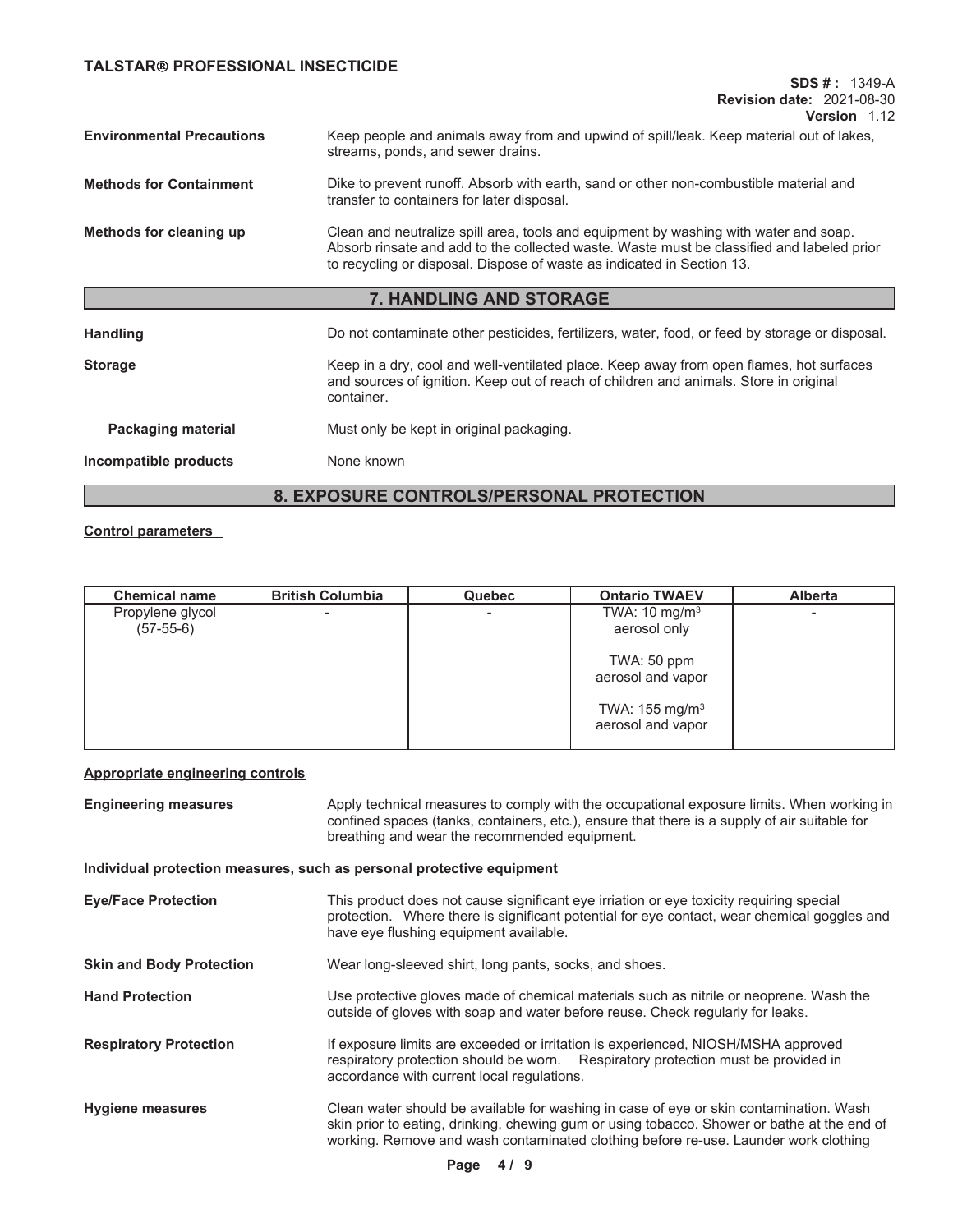separately from regular household laundry.

General information **If the product is used in mixtures**, it is recommended that you contact the appropriate protective equipment suppliers.

# **9. PHYSICAL AND CHEMICAL PROPERTIES**

### **Information on basic physical and chemical properties**

| <b>Appearance</b>                   | <b>Beige Liquid</b>      |
|-------------------------------------|--------------------------|
| <b>Physical State</b>               | Liquid                   |
| Color                               | Beige                    |
| Odor                                | Mild                     |
| <b>Odor threshold</b>               | No information available |
| рH                                  | 6.7                      |
| <b>Melting point/freezing point</b> | Not applicable           |
| <b>Boiling Point/Range</b>          | No information available |
| <b>Flash point</b>                  | Does not flash           |
| <b>Evaporation Rate</b>             | No information available |
| <b>Flammability (solid, gas)</b>    | No information available |
| <b>Flammability Limit in Air</b>    |                          |
| <b>Upper flammability limit:</b>    | No information available |
| Lower flammability limit:           | No information available |
| Vapor pressure                      | No information available |
| <b>Vapor density</b>                | No information available |
| <b>Relative density</b>             | 8.53 lb/gal              |
| <b>Specific gravity</b>             | 1.024 @ 20°C             |
| <b>Water solubility</b>             | Soluble in water         |
| Solubility in other solvents        | No information available |
| <b>Partition coefficient</b>        | No information available |
| <b>Autoignition temperature</b>     | No information available |
| <b>Decomposition temperature</b>    | No information available |
| <b>Viscosity, kinematic</b>         | No information available |
| Viscosity, dynamic                  | No information available |
| <b>Explosive properties</b>         | No information available |
| <b>Oxidizing properties</b>         | No information available |
| <b>Molecular weight</b>             | No information available |
| <b>Bulk density</b>                 | 8.53 lb/gal              |
|                                     |                          |

# **10. STABILITY AND REACTIVITY**

| <b>Reactivity</b>                                                       | None under normal use conditions             |
|-------------------------------------------------------------------------|----------------------------------------------|
| <b>Chemical Stability</b>                                               | Stable under recommended storage conditions. |
| <b>Possibility of Hazardous Reactions</b> None under normal processing. |                                              |
| <b>Hazardous polymerization</b>                                         | Hazardous polymerization does not occur.     |
| <b>Conditions to avoid</b>                                              | Heat, flames and sparks.                     |
| Incompatible materials                                                  | None known.                                  |

**Hazardous Decomposition Products** Carbon oxides (COx), Hydrogen chloride, Hydrogen fluoride, Chlorine, fluorine.

# **11. TOXICOLOGICAL INFORMATION**

### **Product Information**

**LD50 Oral LD50 Oral 1000 CONTEX 1000 CONTEX 1000 CONTEX 1000 CONTEX 1000 CONTEX 1000 CONTEX 1000 CONTEX 1000 CONTEX 1000 CONTEX 1000 CONTEX 1000 CONTEX 1000 CONTEX 1000 CONTEX 1000 CONTEX 1000 CONTEX 1000 CONTEX 1000 CO LC50 Inhalation (dust)** 1.60 mg/L 4 hr (rat)

**LD50 Dermal** > 2000 mg/kg (rabbit)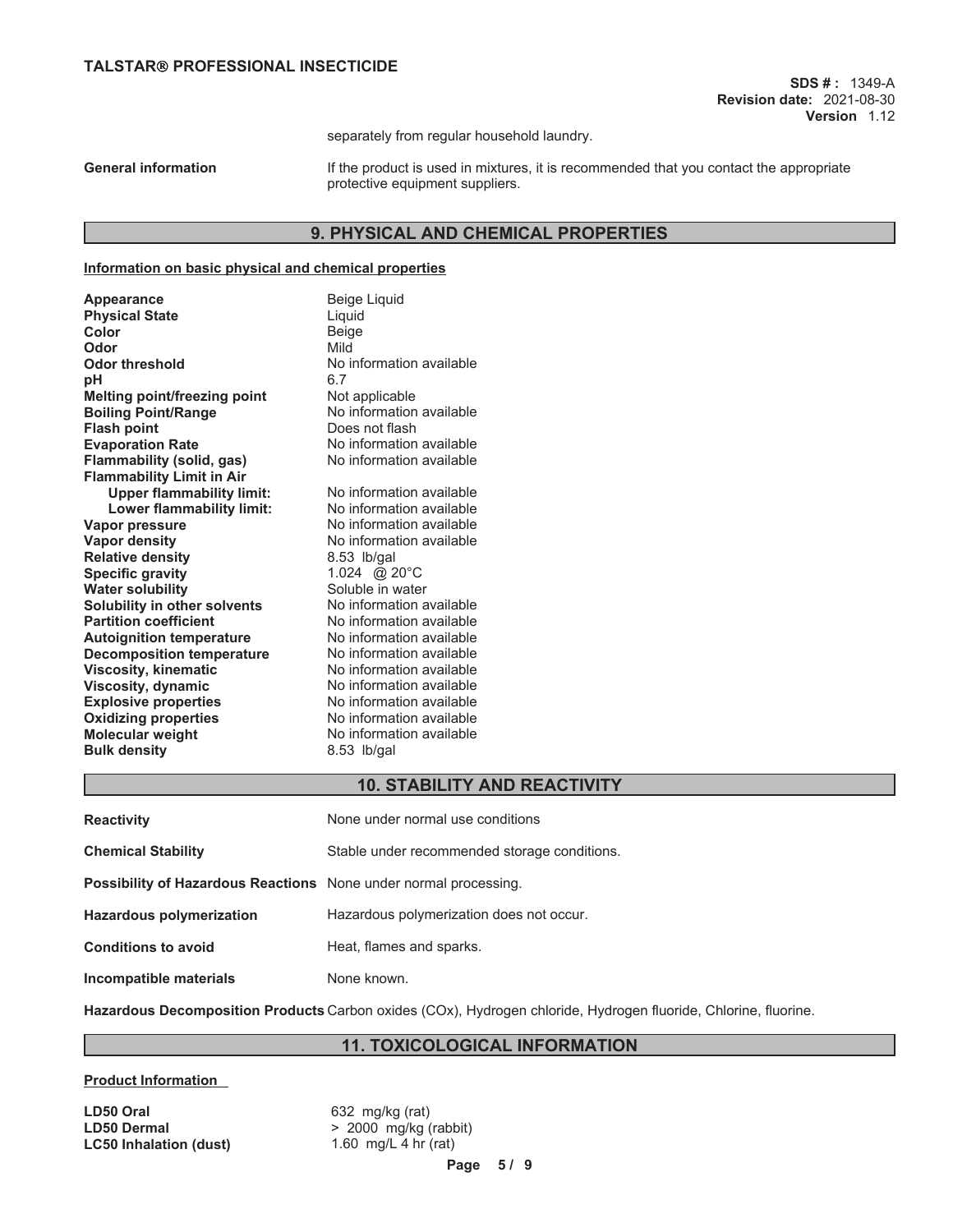# **Serious eye damage/eye irritation** Practically non-irritating.<br> **Skin corrosion/irritation** Non-irritating. **Skin corrosion/irritation**<br>Sensitization

Non-sensitizing.

| Chemical name                           | LD50 Oral         | <b>LD50 Dermal</b>        | <b>LC50 Inhalation (vapor)</b> |
|-----------------------------------------|-------------------|---------------------------|--------------------------------|
| <b>Bifenthrin</b><br>$(82657 - 04 - 3)$ | 55 mg/kg (rat)    | > 2000 mg/kg (rat)        | 0.8 mg/L (female, rat) $4 h$   |
| Propylene glycol<br>$(57-55-6)$         | 20000 mg/kg (Rat) | (Rabbit)<br>20800 mg/kg ( |                                |

# **Information on toxicological effects**

| <b>Symptoms</b>                                                  | Large doses of bifenthrin ingested by laboratory animals produced signs of toxicity including<br>convulsions, tremors and bloody nasal discharge.                                            |  |
|------------------------------------------------------------------|----------------------------------------------------------------------------------------------------------------------------------------------------------------------------------------------|--|
|                                                                  | Delayed and immediate effects as well as chronic effects from short and long-term exposure                                                                                                   |  |
| <b>Chronic toxicity</b>                                          | Bifenthrin: Long-term exposure caused neurotoxicity (tremors and impaired gait) in the early<br>exposure in animal studies, but tremors disappeared with continued exposure.                 |  |
| <b>Mutagenicity</b>                                              | Bifenthrin: Not genotoxic in laboratory studies.                                                                                                                                             |  |
| Carcinogenicity                                                  | Bifenthrin: Weak response, treatment related urinary bladder benign tumors (lesions) in<br>male mice only at the highest dose tested.                                                        |  |
| <b>Neurological effects</b>                                      | Bifenthrin: Causes clinical signs of neurotoxicity (tremors, impaired gait, excessive<br>salivation) following acute or subchronic exposure. Tremors disappeared with continued<br>exposure. |  |
| <b>Reproductive toxicity</b>                                     | Bifenthrin: No toxicity to reproduction in animal studies.                                                                                                                                   |  |
| <b>Developmental toxicity</b>                                    | Bifenthrin: Not teratogenic in animal studies.                                                                                                                                               |  |
| <b>STOT - single exposure</b><br><b>STOT - repeated exposure</b> | Causes damage to organs. See listed target organs below.<br>Causes damage to organs through prolonged or repeated exposure. See listed target<br>organs below.                               |  |
| <b>Target organ effects</b>                                      | Bifenthrin: Central Nervous System.                                                                                                                                                          |  |
| <b>Neurological effects</b>                                      | Bifenthrin: Causes clinical signs of neurotoxicity (tremors, impaired gait, excessive<br>salivation) following acute or subchronic exposure. Tremors disappeared with continued<br>exposure. |  |
| <b>Aspiration hazard</b>                                         | No information available.                                                                                                                                                                    |  |
|                                                                  |                                                                                                                                                                                              |  |

# **12. ECOLOGICAL INFORMATION**

# **Ecotoxicity**

| Bifenthrin (82657-04-3) |                          |                     |                |                         |  |                               |
|-------------------------|--------------------------|---------------------|----------------|-------------------------|--|-------------------------------|
| Active Ingredient(s)    | Duration                 |                     | <b>Species</b> | Value                   |  | Units                         |
|                         | 14-day LC50              |                     | Eisenia fetida | > 8                     |  | mg/kg soil                    |
|                         | LD50                     |                     | Bobwhite quail | 1800                    |  | mg/kg                         |
|                         | 96 h LC50                | Salmo gairdneri     |                | 0.1                     |  | $\mu$ g/L                     |
|                         | 48 h EC50                | Daphnia magna       |                | 0.11                    |  | $\mu$ g/L                     |
|                         | 21 d NOEC                | Daphnia magna       |                | 0.00095                 |  | $\mu$ g/L                     |
|                         | 21 d NOEC                | Pimephales promelas |                | 1.86                    |  | $\mu$ g/L                     |
|                         | 30 d NOEC                | Salmo gairdneri     |                | 0.012                   |  | $\mu$ g/L                     |
|                         |                          |                     |                |                         |  |                               |
| <b>Chemical name</b>    | <b>Toxicity to algae</b> |                     |                | <b>Toxicity to fish</b> |  | Toxicity to daphnia and other |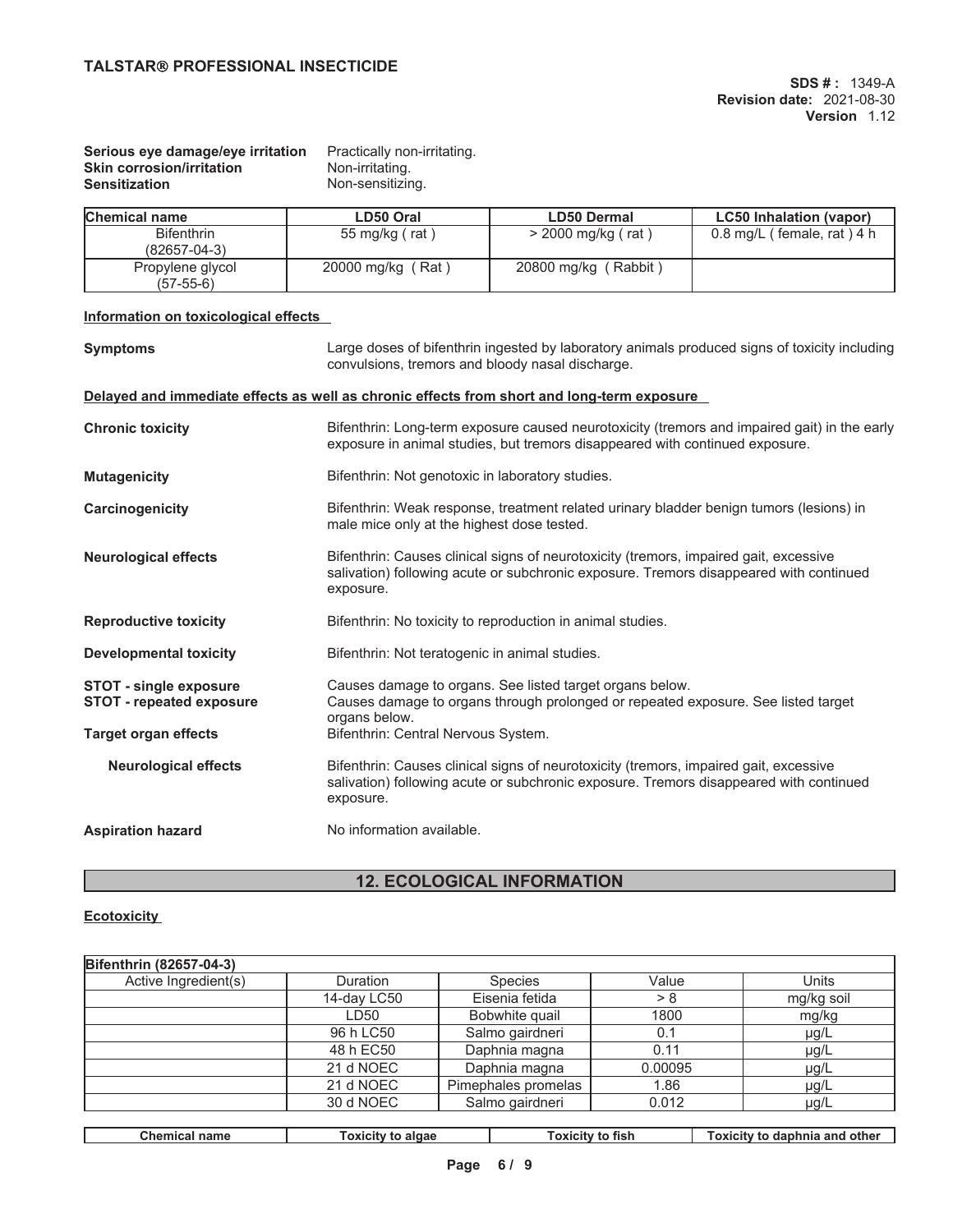# **SDS # :** 1349-A **Revision date:** 2021-08-30

|                                                                                                                                                       |                                                                                                                                                                                                                                                                                                                                                                 |                                                                                                                                                                                                                                                                              | <b>Revision date: 2021-08-30</b><br><b>Version</b> 1.12                                   |  |  |
|-------------------------------------------------------------------------------------------------------------------------------------------------------|-----------------------------------------------------------------------------------------------------------------------------------------------------------------------------------------------------------------------------------------------------------------------------------------------------------------------------------------------------------------|------------------------------------------------------------------------------------------------------------------------------------------------------------------------------------------------------------------------------------------------------------------------------|-------------------------------------------------------------------------------------------|--|--|
|                                                                                                                                                       |                                                                                                                                                                                                                                                                                                                                                                 |                                                                                                                                                                                                                                                                              | aquatic invertebrates                                                                     |  |  |
| Sodium Hydroxide<br>1310-73-2                                                                                                                         |                                                                                                                                                                                                                                                                                                                                                                 | 96 h LC50: = 45.4 mg/L<br>(Oncorhynchus mykiss) static                                                                                                                                                                                                                       |                                                                                           |  |  |
| Cyclomethicone<br>556-67-2                                                                                                                            |                                                                                                                                                                                                                                                                                                                                                                 | 96 h LC50: > 1000 mg/L (Lepomis<br>macrochirus) 96 h $LC50:$ > 500<br>mg/L (Brachydanio rerio)                                                                                                                                                                               | 24 h EC50: = 25.2 mg/L (Daphnia<br>magna)                                                 |  |  |
| Nonylphenol ethoxylate<br>68412-54-4                                                                                                                  |                                                                                                                                                                                                                                                                                                                                                                 | 96 h LC50: = 0.323 mg/L<br>(Pimephales promelas) flow-through                                                                                                                                                                                                                |                                                                                           |  |  |
| Magnesium Chloride<br>7786-30-3                                                                                                                       | 72 h EC50: > 82.7 mg/L<br>(Pseudokirchneriella subcapitata)                                                                                                                                                                                                                                                                                                     | 96 h LC50: 1970 - 3880 mg/L<br>(Pimephales promelas) static 96 h<br>$LC50: = 4210$ mg/L (Gambusia<br>affinis) static                                                                                                                                                         | 48 h EC50: = 140 mg/L (Daphnia<br>magna) Static 24 h EC50: = 1400<br>mg/L (Daphnia magna) |  |  |
| <b>Bifenthrin</b><br>82657-04-3                                                                                                                       | 0,822                                                                                                                                                                                                                                                                                                                                                           | 0,1&0,012                                                                                                                                                                                                                                                                    | 0,11&0,0013                                                                               |  |  |
| Persistence and degradability                                                                                                                         |                                                                                                                                                                                                                                                                                                                                                                 | Bifenthrin: Moderately persistent. Does not readily hydrolyze. Not readily biodegradable.                                                                                                                                                                                    |                                                                                           |  |  |
| <b>Bioaccumulation</b>                                                                                                                                |                                                                                                                                                                                                                                                                                                                                                                 | Bifenthrin: The substance has a potential for bioconcentration.                                                                                                                                                                                                              |                                                                                           |  |  |
| <b>Mobility</b>                                                                                                                                       |                                                                                                                                                                                                                                                                                                                                                                 | Bifenthrin: Immobile. Not expected to reach groundwater.                                                                                                                                                                                                                     |                                                                                           |  |  |
|                                                                                                                                                       |                                                                                                                                                                                                                                                                                                                                                                 | <b>13. DISPOSAL CONSIDERATIONS</b>                                                                                                                                                                                                                                           |                                                                                           |  |  |
| <b>Waste disposal methods</b>                                                                                                                         | Improper disposal of excess pesticide, spray mixture, or rinsate is prohibited. If these<br>wastes cannot be disposed of by use according to label instructions, contact appropriate<br>disposal authorities for guidance. Proper personal protective equipment, as described in<br>Sections 7 and 8, must be worn while handling materials for waste disposal. |                                                                                                                                                                                                                                                                              |                                                                                           |  |  |
| <b>Contaminated containers and</b><br>packages                                                                                                        |                                                                                                                                                                                                                                                                                                                                                                 | Containers must be disposed of in accordance with local, state and federal regulations.<br>Refer to the product label for container disposal instructions.                                                                                                                   |                                                                                           |  |  |
|                                                                                                                                                       |                                                                                                                                                                                                                                                                                                                                                                 | <b>14. TRANSPORT INFORMATION</b>                                                                                                                                                                                                                                             |                                                                                           |  |  |
| <b>DOT</b>                                                                                                                                            |                                                                                                                                                                                                                                                                                                                                                                 | This material is not a hazardous material as defined by U.S. Department of Transportation<br>49 CFR Parts 100 through 185, unless shipped in bulk packaging. The classification<br>below pertains to the shipment in bulk packaging [(>119 gal, liquid) or (882 lb, solid)]. |                                                                                           |  |  |
| UN/ID no<br><b>Proper Shipping Name</b><br><b>Hazard class</b><br><b>Packing Group</b><br><b>Marine Pollutant</b><br><b>Description</b>               | <b>UN3082</b><br>9<br>$\mathbf{III}$<br>Bifenthrin.                                                                                                                                                                                                                                                                                                             | Environmentally hazardous substance, liquid, n.o.s. (bifenthrin<br>UN3082, Environmentally hazardous substance, liquid, n.o.s. (Bifenthrin), 9, III                                                                                                                          |                                                                                           |  |  |
| <b>TDG</b><br>UN/ID no<br><b>Proper Shipping Name</b><br><b>Hazard class</b><br><b>Packing Group</b><br><b>Marine Pollutant</b><br><b>Description</b> | shipped by road or rail only.<br><b>UN3082</b><br>9<br>Ш<br>Bifenthrin.                                                                                                                                                                                                                                                                                         | Classification below is only applicable when shipped by vessel and is not applicable when<br>Environmentally hazardous substance, liquid, n.o.s. (bifenthrin)<br>UN3082, Environmentally hazardous substance, liquid, n.o.s. (Bifenthrin), 9, III                            |                                                                                           |  |  |

# **ICAO/IATA**

| UN/ID no<br><b>Proper Shipping Name</b> | UN3082<br>Environmentally hazardous substance, liquid, n.o.s. (bifenthrin)       |
|-----------------------------------------|----------------------------------------------------------------------------------|
| <b>Hazard class</b>                     | g                                                                                |
| <b>Packing Group</b>                    | Ш                                                                                |
| <b>Description</b>                      | UN3082, Environmentally hazardous substance, liquid, n.o.s. (Bifenthrin), 9, III |
| <b>Limited quantity</b>                 | 30 kg G                                                                          |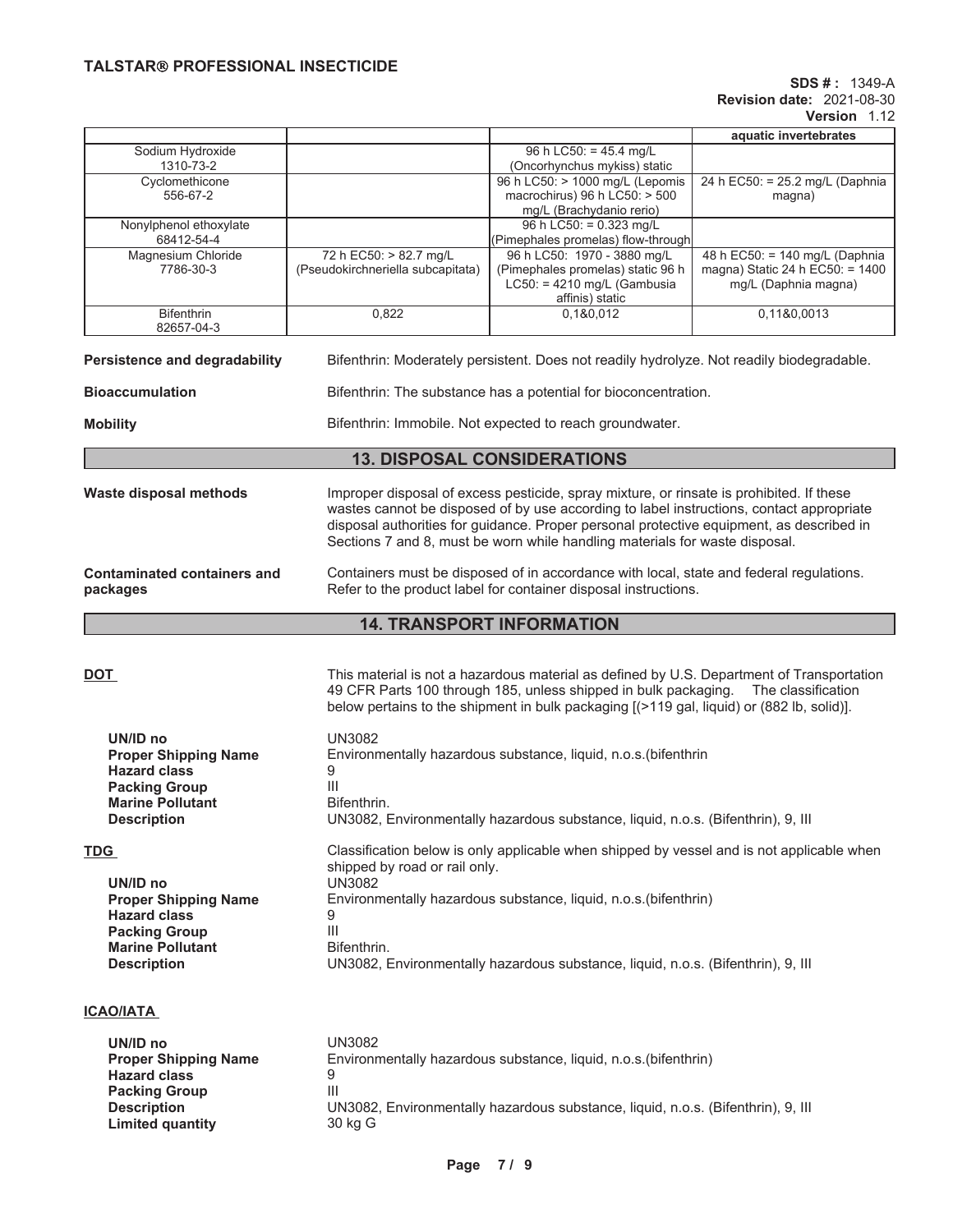| <b>IMDG/IMO</b>              |                                                                                  |
|------------------------------|----------------------------------------------------------------------------------|
| UN/ID no                     | UN3082                                                                           |
| <b>Proper Shipping Name</b>  | Environmentally hazardous substance, liquid, n.o.s. (bifenthrin)                 |
| <b>Hazard class</b>          | 9                                                                                |
| <b>Packing Group</b>         | Ш                                                                                |
| EmS No.                      | $F-A. S-F$                                                                       |
| <b>Environmental Hazards</b> | <b>Bifenthrin</b>                                                                |
| <b>Description</b>           | UN3082, Environmentally hazardous substance, liquid, n.o.s. (Bifenthrin), 9, III |
|                              |                                                                                  |

# **15. REGULATORY INFORMATION**

# **U.S. Federal Regulations**

### **SARA 313**

Section 313 of Title III of the Superfund Amendments and Reauthorization Act of 1986 (SARA). This product contains a chemical or chemicals which are subject to the reporting requirements of the Act and Title 40 of the Code of Federal Regulations, Part 372:

| Chemical name           | <b>CAS-No</b> | Weight % | <b>SARA 313 -</b><br><b>Threshold</b><br><b>Values %</b> |
|-------------------------|---------------|----------|----------------------------------------------------------|
| Bifenthrin - 82657-04-3 | 82657-04-3    | ت.       | .u                                                       |

### **SARA 311/312 Hazard Categories**

| Acute health hazard               | Yes |
|-----------------------------------|-----|
| <b>Chronic health hazard</b>      | Yes |
| <b>Fire hazard</b>                | Nο  |
| Sudden release of pressure hazard | No  |
| <b>Reactive Hazard</b>            | N٥  |

# **Clean Water Act**

This product contains the following substances which are regulated pollutants pursuant to the Clean Water Act (40 CFR 122.21 and 40 CFR 122.42):

| <b>Chemical name</b>          | <b>CWA - Reportable</b><br><b>Quantities</b> | <b>CWA - Toxic Pollutants  </b> | <b>CWA - Priority</b><br><b>Pollutants</b> | <b>CWA - Hazardous</b><br><b>Substances</b> |
|-------------------------------|----------------------------------------------|---------------------------------|--------------------------------------------|---------------------------------------------|
| Sodium Hydroxide<br>1310-73-2 | 1000 lb                                      |                                 |                                            |                                             |

### **CERCLA**

This material, as supplied, contains one or more substances regulated as a hazardous substance under the Comprehensive Environmental Response Compensation and Liability Act (CERCLA) (40 CFR 302):

| <b>Chemical name</b>          | <b>Hazardous Substances RQs</b> | <b>Extremely Hazardous Substances</b><br><b>RQs</b> |
|-------------------------------|---------------------------------|-----------------------------------------------------|
| Sodium Hydroxide<br>1310-73-2 | 1000 lb<br>454 ka               |                                                     |

### **FIFRA INFORMATION**

This chemical is a pesticide product registered by the Environmental Protection Agency and is subject to certain labeling requirements under federal pesticide law. These requirements differ from the classification criteria and hazard information required for safety data sheets, and for workplace labels of non-pesticide chemicals. Following is the hazard information as required on the pesticide label:

### CAUTION

Harmful if swallowed, inhaled or absorbed through skin. This pesticide is extremely toxic to fish and aquatic invertebrates.

# **US State Regulations**

# **California Proposition 65**

This product contains the following Proposition 65 chemicals.